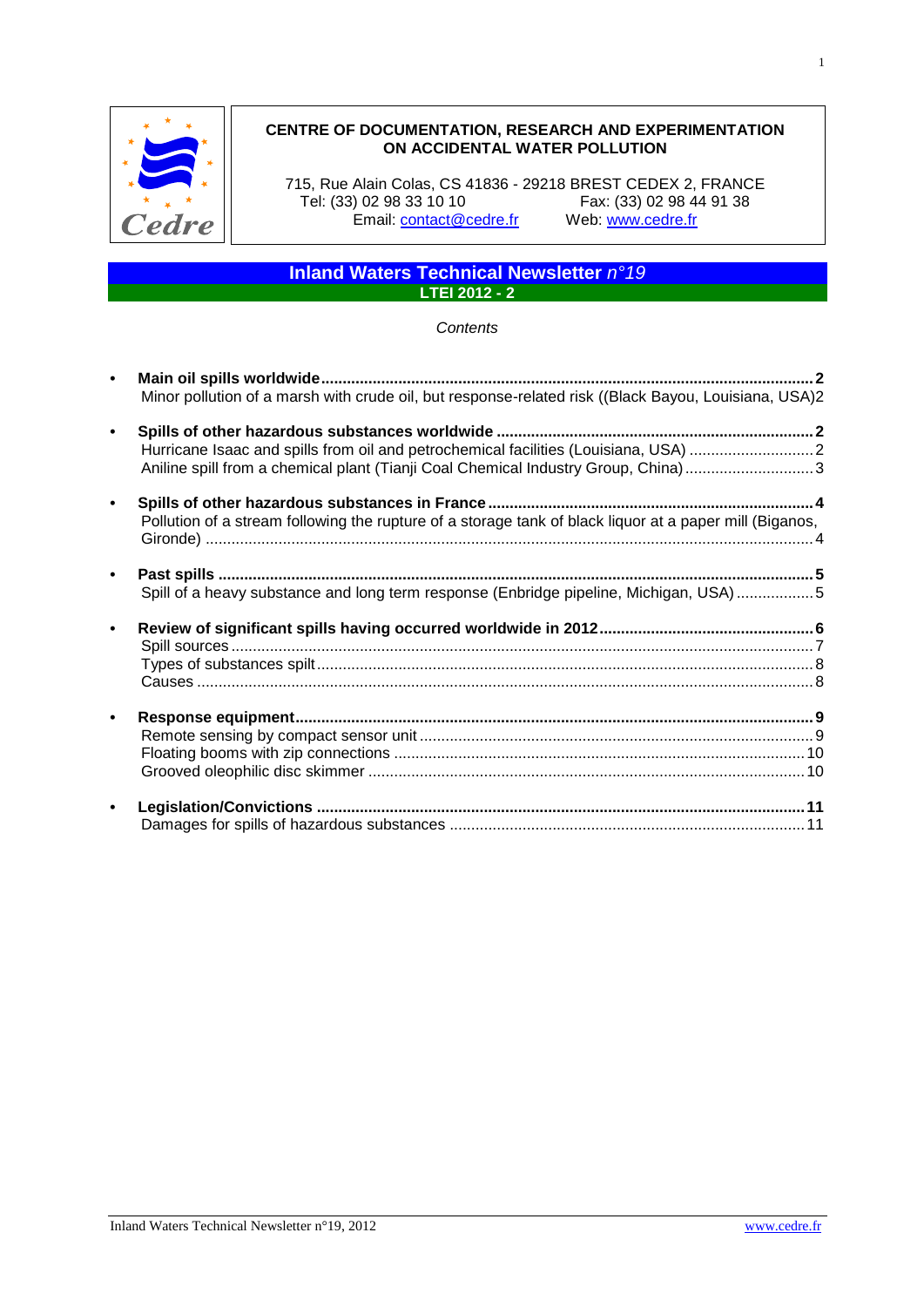### <span id="page-1-0"></span>**• Main oil spills worldwide**

### <span id="page-1-1"></span>**Minor pollution of a marsh with crude oil, but risk for response actions (Black Bayou, Louisiana, USA)**

On the morning of 25th July 2012, an oil spill occurred in the marshland adjacent to the Black Bayou oil field (Louisiana, USA), from a well operated by Diasu Oil & Gas Co Inc. This spill, including 3 to  $4 m<sup>3</sup>$  of crude oil and nearly 100 m<sup>3</sup> of contaminated water, occurred following the removal, the previous day, of a casing valve from the well head while it was producing, followed by a lack of surveillance of the facility overnight.

One of the main emergency actions consisted in aerial surveys, conducted by the USCG Marine Safety Unit, to monitor the spread of the pollution, which took the form of sheen in the bayou. The characteristics of the affected environment (relatively low water flow, high vegetation cover, etc.) helped to reduce the spreading of the oil. Consequently, despite the low quantity involved, the high evaporation of the oil in a relatively restricted area prevented all other response actions during the first hours following the spill. It was not until air quality monitoring measurements had indicated that there was no longer any risk for responders that they were able to conduct clean-up operations in the polluted areas.

#### <span id="page-1-2"></span>**• Spills of other hazardous substances worldwide**

## <span id="page-1-3"></span>**Hurricane Isaac and spills from oil and petrochemical facilities (Louisiana, USA)**

Between 28th August and 18th September 2012 in Louisiana (USA), during and in the aftermath of Hurricane Isaac on the North American coast of the Gulf of Mexico, over one hundred spills explicitly involving oil or petrochemical products and directly linked to the hurricane were reported to the NRC and to the Louisiana Department of Environmental Quality (LDEQ) by the affected operators. Only some of these reports (between 40 and 50) provide an estimation of the quantities spilt, giving a minimum total of  $49,000 \text{ m}^3$  of pollutants or polluted waters spilt, and 190 tonnes of gas released.

Among these events, for few of which details are provided, the most major incident appears to be the pollution of the Mississippi reported by Stolthaven New Orleans LLC, from its Braithwaite plant (Plaquemines Parish, Louisiana). On 28th and 29th August, the hurricane caused the Mississippi to breach a levee upstream of the plant, and to flood the plant under 4 m of water. It was not until the flooding subsided 6 days later that the personnel began to observe the damage suffered, in particular by the various storage tanks. various storage tanks. *13/09/2012. Leaking tanks, at the Stolthaven New Orleans LLC chemical plant (Braithwaite), following Hurricane Isaac* 



*(Source: D Grunfeld / Times-Picayune DR)*

Initially, estimating the quantities contained within the damaged structures at the time of the hurricane, and released into the Mississippi, was a delicate task. The incident report submitted to LDEQ on 4th September therefore initially indicated the rupture of one tank of octene and 2 tanks containing lubricants (lube oil), probably released into the Mississippi during the flooding (despite partial retention in the basins surrounding the tanks). This assessment evolved as on-site inspections were pursued<sup>[2](#page-1-5)</sup>, to finally result, in early October, in a total of almost 640  $m<sup>3</sup>$  of pollutants spilt, broken down as follows: 310  $m^3$  of octene; 290  $m^3$  of diethylethanolamine; 35  $m^3$  of paraffinic oils; 5  $m^3$  of fatty alcohols (lauryl, myristyl, cetyl alcohol, and decan-1-ol); and 8  $m^3$  of paste from the neutralisation (using caustic soda) of soybean soapstock (a by-product of soybean refining).

<span id="page-1-5"></span><sup>2</sup> In particular, 14 damaged storage tanks and adjacent pipes, and 142 derailed tank wagons.

1

<span id="page-1-4"></span><sup>&</sup>lt;sup>1</sup> Run by the USCG, the National Response Center (NRC) is the focal point via which all releases of pollutants into the environment are to be reported to the federal government.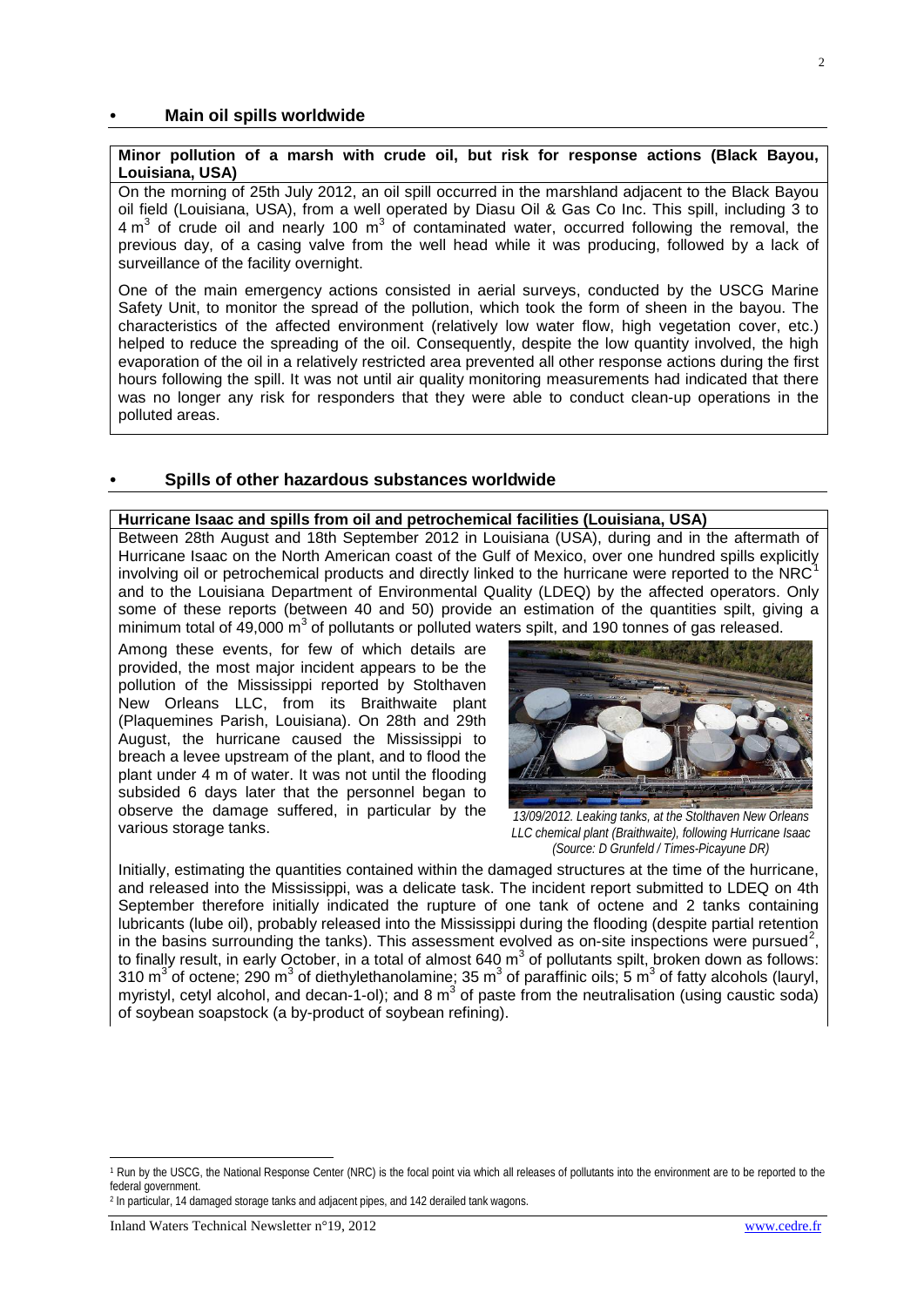

*13/09/2012. Setting up recovery systems for pollutants contained in the retention basins. (Source: D Grunfeld / Times-Picayune DR)*

The emergency response mainly consisted, once the flooding had subsided, in pumping the residual quantities of pollutant in the site's retention basins to a temporary storage capacity on-site, pending treatment at an appropriate facility.

Given the chemical risks involved, particular attention was paid to operator safety, thanks to ad hoc protective measures and equipment. The technical coordination of these operations was provided by an Incident Command Center, immediately set up internally by the operator. Representatives of the Louisiana State Police, Louisiana Department of Environmental Quality and the Coast Guard also joined.

Finally, before having been able to inspect all the damage, the operator had indicated in initial reports to the authorities a spill scenario based on the stocks known prior to the hurricane. This scenario<sup>[3](#page-2-1)</sup> proved to be rather different to the final estimation, highlighting the importance of and difficulty in assessing the potential health risk in this kind of incident (for responders, local inhabitants, other personnel, etc.).

For further information: [http://www.deq.louisiana.gov/portal/Portals/0/StolthavenBraithwaite/Amended%20NOPP%20WE-PP-12-](http://www.deq.louisiana.gov/portal/Portals/0/StolthavenBraithwaite/Amended%20NOPP%20WE-PP-12-01045A.pdf) [01045A.pdf](http://www.deq.louisiana.gov/portal/Portals/0/StolthavenBraithwaite/Amended%20NOPP%20WE-PP-12-01045A.pdf) [http://www.nrc.uscg.mil/default.asp?standard\\_web+inc\\_seq=1024157](http://www.nrc.uscg.mil/default.asp?standard_web+inc_seq=1024157) [http://www.gulfmonitor.org/wp-content/uploads/2013/08/Isaac.GMC\\_.Pollution.Report.Final\\_.1.2.pdf](http://www.gulfmonitor.org/wp-content/uploads/2013/08/Isaac.GMC_.Pollution.Report.Final_.1.2.pdf)

## <span id="page-2-0"></span>**Aniline spill from a chemical plant (Tianji Coal Chemical Industry Group, China)**

On 31st December 2012, in Changzhi County (south-east of the province of Shanxi, China), the employees of a chemical plant belonging to Tianji Coal Chemical Industry Group noticed a leak of aniline from a faulty pipe. The spill, of around 40 tonnes, was mainly contained within the site retention tanks, while around 9 tonnes of the substance reached the waters of the Zhuozhang River, flowing towards the neighbouring provinces of Hebei and Henan.

The pollution was not reported to the Shanxi Government until 6 days later. It immediately mobilised its resources and response teams<sup>[4](#page-2-2)</sup> to stop the leak and to clean-up the pollution. It later emerged that Changzhi County had in fact been informed of the incident the same day, however had underevaluated the risks and had not reported it to the province's environment authorities until 5 days later. The mayor issued a public apology following criticism over the time taken to respond to the incident.

The aniline, an aromatic compound toxic for aquatic organisms, rapidly spread downstream, affecting the drinking water supply for the inhabitants of neighbouring villages and, with the contamination of Yuecheng reservoir, of the provinces of Hebei and Henan (supply for the cities of Handan and Anyang, respectively). Following a local, temporary suspension of production, tap water in the urban networks was declared fit for consumption by the authorities, who nevertheless warned against the use of the river's water for consumption and crop irrigation.

One week after the spill, Changzhi County reported: (i) a gradual return to normal aniline levels in the Zhuozhang River (2.15 mg/l on 6th January, compared to 72 mg/l following the incident and a national permissible concentration of 0.1 mg/l); (ii) that no impacts on the environment or on the population had been identified. In terms of impacts however, significant fish mortality was observed in the province of Hebei 5 days after the incident, according to the Emergency Water Supply Headquarters of the province of Handan.

In accordance with China's tendency, established for several years now, to take measures to prevent environmental pollution, the province's Environmental Protection Bureau announced on 7th January the dismissal of 2 managers of the Tianji Coal Chemical Industry Group (the general manager and deputy manager in charge of work safety), as well as of 2 other employees in charge of the plant's storage workshop. In addition to these sanctions, the province also ordered the industrial site to suspend production, calling for corrective measures and, more generally, an overhaul of the plant's prevention and safety procedures.

1

<span id="page-2-1"></span><sup>&</sup>lt;sup>3</sup> An initial estimated total of approximately 720 m<sup>3</sup> was put forward, thought to include diethylethanolamine, styrene, toluene, xylene, ethylene glycol, ethylbenzene, naphthalene, and tetraethyl lead.

<span id="page-2-2"></span><sup>&</sup>lt;sup>4</sup> The types of operations implemented are not specified in the information sources.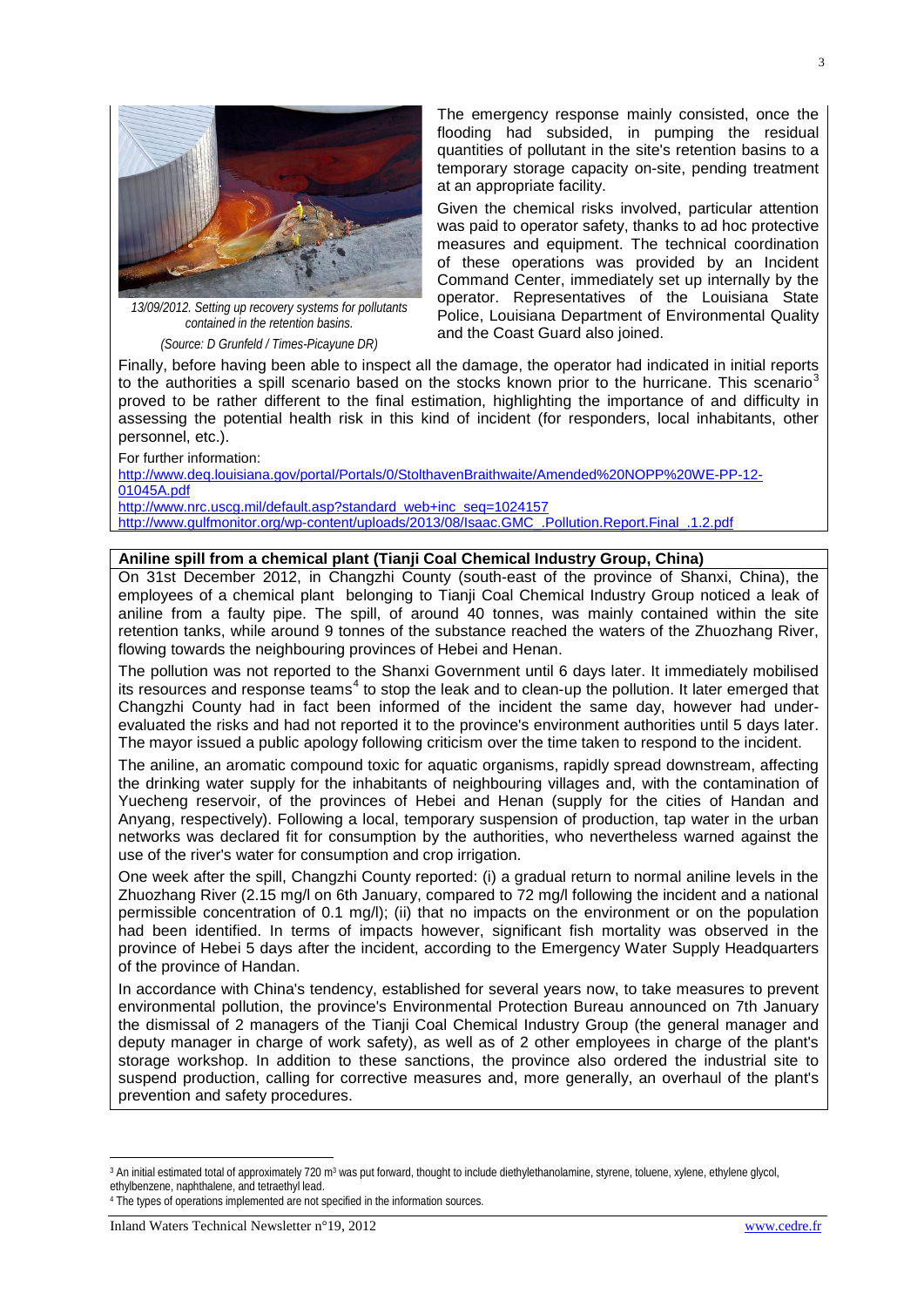## <span id="page-3-0"></span>**• Spills of other hazardous substances in France**

### <span id="page-3-1"></span>**Pollution of a stream following the rupture of a storage tank of black liquor at a paper mill (Biganos, Gironde)**

On 5th July 2012 at around 2:30 pm, at the Kraft *Smurfit Kappa Cellulose du Pin* paper factory (Biganos, Gironde), a vertical crack formed in the wall of a storage tank, causing a spill of 4,100  $m<sup>3</sup>$  of black liquor.

This sudden major release, which occurred as the tank was being filled, caused a wave effect (with an initial height of 10 m) which, by destroying the earthen bunds (2.10 m high) of the retention area surrounding the tank, caused the substance to spread across an area of over 2 hectares within the industrial facility, requiring personnel to be evacuated and the site to be shut down.

Black liquor, a by-product of the papermaking process from the cooking of papermaking pulp, is composed of around 80% water and 20% solids, mainly organic matter (lignin and hemicellulose resides notably) as well as various inorganic compounds (including caustic soda, used as a delignifying agent). It is highly corrosive and has a high pH<br>(between 12 and 14).



Black liquor tank, before (left) and after (right) its rupture on 5th July *2012 (Source: DREAL Aquitaine)*

The substance flowed via the internal network into an emergency lagoon belonging to the plant. While the majority of the substance was contained within the lagoon, around 100  $\text{m}^3$  (100 to 500 according to the operator) overflowed into a trench surrounding the site then, partially, into the Lacanau stream and, less than an hour after the spill, the Leyre (tributary to the Arcachon basin, and whose valley is classified as a Natura 2000 and ZNIEFF site<sup>[5](#page-3-2)</sup>). Alerted as to this pollution by local inhabitants, the mayor informed the fire brigade and the Arcachon sub-prefecture, which activated an incident command post gathering the services and local stakeholders concerned. Initial surveys showed that the pollution extended over a 2 km stretch in the Leyre, colouring the water brown and forming foam at the surface.

The paper mill operator immediately activated its water pumping station in Lacanau to transfer as much contaminated water as possible (over 16,000  $m^3$ ) to an emergency lagoon on the site (before diluting it with 70,000  $m<sup>3</sup>$  of fresh water). After obtaining the required authorisation in July, this contaminated water was disposed of according to the provisions in force before the incident (relating to processing at the site's treatment and purification station, before being released into the sea).

In addition to pumping, the locks on the Leyre were closed to stop the pollutant from spreading into the Arcachon basin (economically sensitive – aquaculture, etc. – and therefore a protection priority).

Given the potentially corrosive nature of black liquor, late afternoon on the day of the spill, the authorities issued a temporary ban on bathing and navigation in the Leyre. As there was no drinking water abstraction in the polluted area, there was no impact on the water supply. Oyster farmers in the Arcachon basin were informed of the spill by the authorities.

In the environment, pH measurements were taken jointly by the fire brigade and the operator in the days following the incident, at several points in the 2 affected watercourses and in the Arcachon basin. These measurements showed a rapid but temporary rise in pH in the Leyre. After having peaked at 11.5 on the day of the incident, the values returned to normal between the end of the day and the following day – on the Leyre and in the Arcachon basin: the incoming tide and spring tides at the time of the spill probably diluted the pollutant and buffered its effect (in fact, no pollution was observed in the Arcachon basin). Nevertheless, 2 hours after the spill, the basicity of the black liquor locally caused high fish mortality, notably affecting elvers and adult eels according to ONEMA (French National Agency for Water and Aquatic Environments). The day after the incident, 300 kg of dead fish had been collected between Lacanau and the Leyre. This was the only significant impact reported, due to the dilution of the pollution downstream, in particular in the Arcachon basin.

The day after the incident, an emergency order was issued to the operator to implement the following actions:

recover and dispose of the products released (1,500 tonnes of contaminated earth was

<span id="page-3-2"></span><sup>-</sup><sup>5</sup> Zone Naturelle d'Intérêt Ecologique Faunistique et Floristique (natural area of special ecological interest for flora and fauna)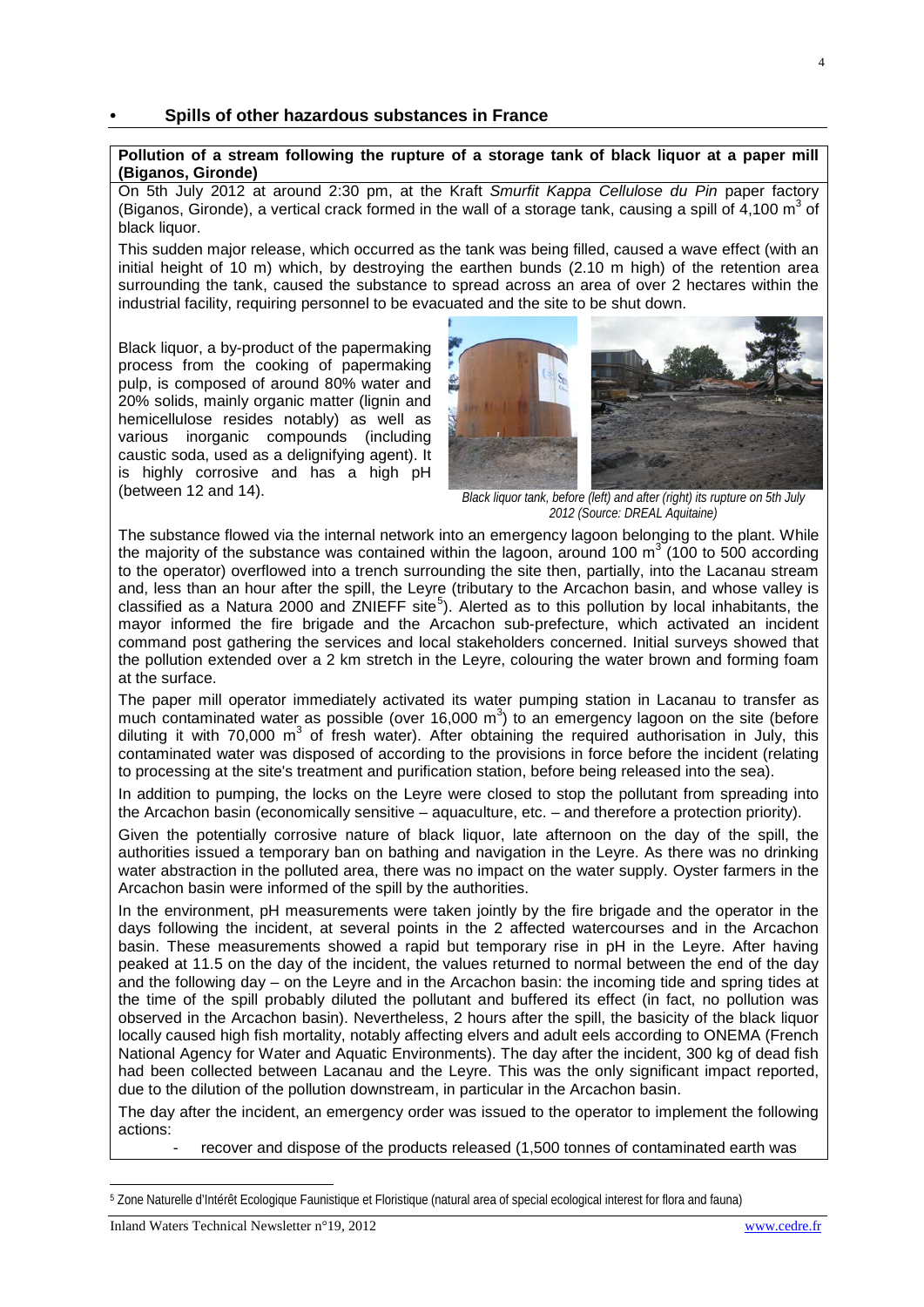excavated and stored on-site prior to treatment)

- conduct a survey of the areas affected by the incident
- submit an impact study for the incident covering 4 environmental components (surface waters, sediment, ground water and soil)
- propose remediation measures
- identify the causes of the incident and the corrective measures prior to resumption of production.

Authorisation to resume production was issued on 23rd August, after a 7-week suspension period (including partial resumption to allow the treatment of the effluents contained in the retention basin, completed on 19th August in compliance with the environmental requirements laid down by the authorities).

The authorities also recommended the establishment of a Monitoring Committee for the Smurfit site, a body in charge of information provision and discussions over the actions implemented by the operator, following the resumption of production, gathering a panel of local inhabitants composed of representatives of various local associations (e.g. fishermen, oyster farmers, etc.). Among these actions was the implementation of a long term monitoring programme for the watercourses affected by the spill (according to a protocol defined in collaboration with the regional marine park and nature protection associations), to fine-tune the impact assessment and possible remediation measures – all these efforts coming under the application of the French Law on Environmental Responsibility.

In September 2013, the operator's penal liability for the tank rupture was rejected by Bordeaux criminal court, dismissing hypotheses about the tank being in dilapidated condition and of negligence by the paper mill, therefore acquitting the operator. The parties claiming civil damages decided to appeal this decision.

## <span id="page-4-0"></span>**• Past spills**

## <span id="page-4-1"></span>**Spill of a heavy substance and long term response (Enbridge pipeline, Michigan, USA)**

On 26th July 2010, Enbridge Energy Partners LLP reported a pipeline rupture near Marshall (Michigan, USA) and a resulting spill of over  $3,000 \text{ m}^3$  of diluted bitumen (dilbit) into Talmadge Creek and the Kalamazoo River (see LTEI n°15).

The following day, in accordance with the mechanisms in force in the United States, the US EPA (Environmental Protection Agency) took charge of supervising incident management, involving representatives of various levels of US administration (federal, State and local) and the industrial firm. Within this context, and according to the provisions of the Clean Water Act, EPA ordered Enbridge to conduct clean-up operations based on a precise schedule, as well as assessment actions for the contamination and potential impacts. Many recovery operations on the water and on-land sediment clean-up actions were conducted for over a year, although the initial deadline defined by EPA for the end of operations of 31st August 2011 could not be met. In particular, major deposits of sunken bitumen or bitumen trapped in sediment remained at this date in 3 operational areas: Ceresco Dam, Mill Pond, and Morrow Lake & Delta.



*"Poling" operations georeferenced to locate/map sunken deposits (Source: US EPA)*

In 2012, these deposits required major operations involving sediment removal (by dredging or excavation after dewatering), treatment, etc., meaning that they had to be continued the following year. Thus in March 2013, EPA defined a new deadline of 31st December 2013 for the completion of work in these 3 areas, through a new administrative order issued to Enbridge, together with an action plan (2013 Submerged Oil Removal and Assessment Work Plan)<sup>[6](#page-4-2)</sup>.

The remaining quantity of submerged bitumen was estimated at 680  $\text{m}^3$ ; of this between 50 and 80  $\text{m}^3$  was considered recoverable by EPA without inflicting significant impacts on the ecosystem.

<span id="page-4-2"></span>1 <sup>6</sup> [http://www.epa.gov/enbridgespill/pdfs/20130625/enbridge\\_workplan\\_20130513\\_2013sora.pdf](http://www.epa.gov/enbridgespill/pdfs/20130625/enbridge_workplan_20130513_2013sora.pdf)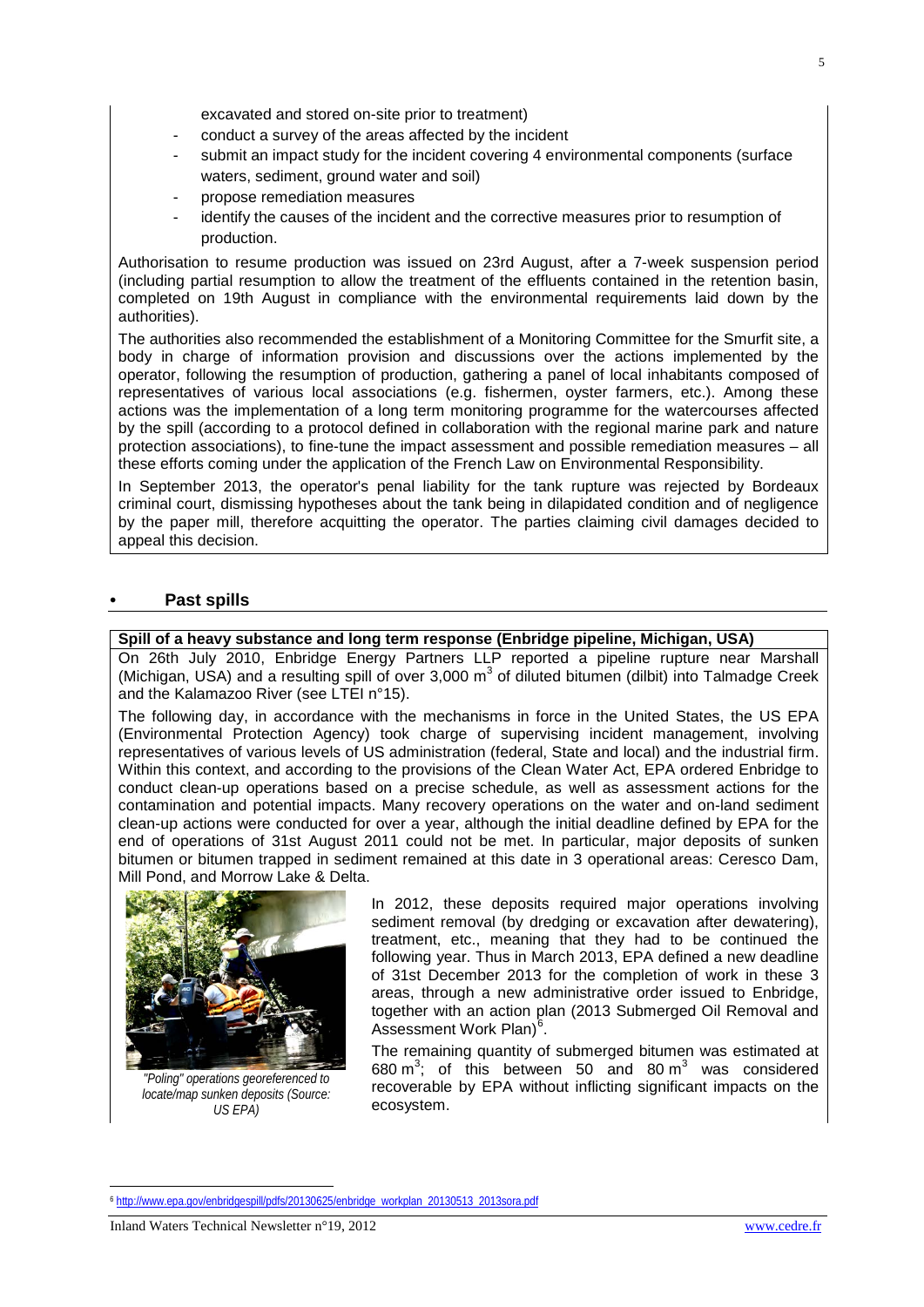In addition to the removal work, sediment traps were set up in 2013 to capture any remobilised accumulations of bitumen (naturally or due to dredging operations). Located in selected areas (calm waters, conducive to deposits), these systems were composed of submerged and anchored beams, or trunks, attenuating the current and accentuating settling phenomena. The idea was to conduct recovery operations (e.g. dredging/pumping, sorption, etc.) at regular intervals to remove any deposited oil. To control the efficiency and utility of these systems (destined to be left in place for several years if need be), sedimentation collectors (sorts of earthen vases set into concrete-weighted blocks) were installed, and their content was regularly removed and sent to a laboratory for analysis.



*Sediment traps, indicated by buoys on a selected section of the Kalamazoo River (Source: L. Smith/Michigan Radio, DR)*

While 2 of the 3 areas were successfully cleaned up in 2013, bitumen accumulations in the Morrow Lake still needed to be treated as the end of the year was fast approaching. In November 2013<sup>[7](#page-5-1)</sup>, the industrial firm therefore applied for permission to suspend work during the winter of 2013-2014, and to establish a new scheduled, justified by: (i) the difficulties encountered to locate appropriate sites $8$  to store and treat the dredged sediment; (ii) technical obstacles for the implementation of alternative excavation strategies for polluted sediment. EPA rejected this request<sup>[9](#page-5-3)</sup> based on the reasoning that the technical basis of Enbridge's arguments was questionable and that extending the deadline could delay the resumption of activities and uses of the affected areas. The agency thus instructed Enbridge to locate an appropriate site (or, failing that, a combination of smaller sites) as soon as possible, and to promptly complete the necessary dredging operations, considering all technical options enabling operations to be pursued during the winter, while complying with the technical recommendations laid out in the action plan defined in March 2013.

Permission to set up a "dredge pad", a storage and treatment area for the dredged sediment, was granted in February 2014 by Comstock Township Planning Commission. Authorisation was provided for use until the end of November 2014, to finalise operations in the Morrow Lake & Delta area. Preparation work began in this area in Spring 2014, in anticipation of dredging operations to be conducted during the summer.

The work carried out since the order of March 2013, i.e. between July 2013 and February 2014, resulted in the recovery of 98,000  $\text{m}^3$  of waste for the Ceresco Dam area, 17,000  $\text{m}^3$  for the Mill Pond area, and 670  $m^3$  for the Morrow Lake & Delta, with operations still ongoing at the time of writing. Almost 4 years after the spill, this experience illustrates the difficulties in treating spills of substances which tend to sink, and the problem of the resumption of site uses and activities – here several areas were still closed at the end of April 2014.

In July 2012, the enquiry into the causes of the incident by the federal Pipeline and Hazardous Materials Safety Administration (PHMSA) led to the highest fine issued by the Department of Transportation to date: US\$3.7 M (nearly €2.7M) for Enbridge, suspected of no less than "22 probable violations" to safety regulations, several of which occurred within the pipeline control room at the beginning of the incident ("disorganized control room and bullying of inexperienced staff").

For further information: <http://www.epa.gov/enbridgespill/> [http://www.michigan.gov/deq/0,1607,7-135-3313\\_56784---,00.html](http://www.michigan.gov/deq/0,1607,7-135-3313_56784---,00.html)

## <span id="page-5-0"></span>**• Review of significant spills having occurred worldwide in 2012**

This review is based on an inventory of incidents in 2012 recorded by Cedre having led to a spill of over an estimated 10 tonnes, for which sufficient information was available. We remind readers that, for a certain number of incidents, the volumes spilt are not known or divulged by our information sources, although they clearly exceed the 10-tonne mark; these missing data should therefore be borne in mind and could affect the balance of the results presented below.

-

<span id="page-5-1"></span><sup>7</sup> <http://www.epa.gov/enbridgespill/pdfs/enbridge-letter-20131111-request-morrow-dredge-extension-enclosures.pdf>

<span id="page-5-3"></span><span id="page-5-2"></span><sup>8</sup> i.e. meeting all the following criteria: significant distance from private homes; minimum impact on local economic activities; avoidance of unwarranted disturbance or interference with local community activities; sites approved as Heavy Industrial Zones or suitable for obtaining a Special Use Permit. <sup>9</sup> <http://www.epa.gov/enbridgespill/pdfs/enbridge-letter-20131121-denial-delta-extension.pdf>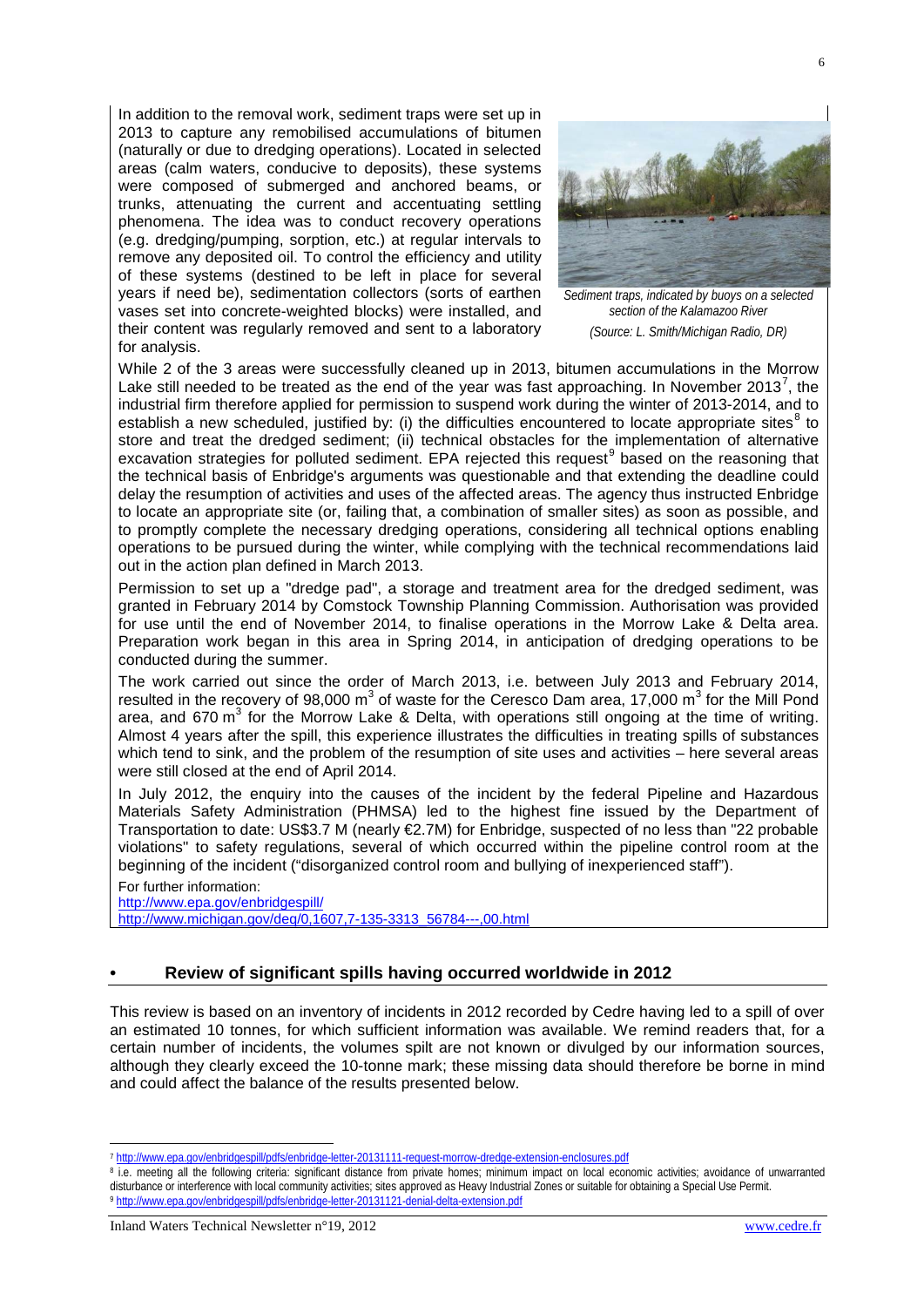#### <span id="page-6-0"></span>**Spill sources**

In 2012, 29 incidents resulting in significant water pollution were identified, of which only 10 occurred in the 2nd half of the year.

This number is one of the lowest annual totals recorded using the same approach since 2004 (with an annual mean of around 40 spills for the period 2004-2011). The total quantity of oil and other hazardous substances spilt in inland waters was just under 12,500 tonnes<sup>[10](#page-6-1)</sup>. This estimation is close to that of 2011 (Fig. 1) and, more generally, roughly comparable to the annual medians expressed for the periods 2004-2007 (19,900 tonnes) and 2008-2011 (16,800 tonnes). Despite a lower value in 2012, we should be wary of concluding, at least at this stage, in a downward trend in the quantities spilt in inland waters.



**Storage facilities** (oil facilities, factories, etc.) were the most frequent source (24 %) of spills in 2012, closely followed by **pipelines** (involved in approximately 21 % of cases) (Fig. 2).

**Ships** caused 17 % of incidents in 2012, followed by **tanker trucks** and **internal pipes** at oil or industrial facilities, in roughly equal proportions (approximately 14 % of cases).

The other sources identified (tank wagons, wells, etc.) each represented less than 5%

In terms of quantities, and in line with the observations of previous years, we note the major share (over 80 %) of **pipelines** in the 2012 total (Figure 3). The most significant spills (for which detailed information is available) from such structures were those in Venezuela in February and in Canada in June $^{13}$ . The lack of detailed or reliable information on the quantities spilt for several other cases means that the share of these structures in the annual total is probably underestimated.

The other main contributors to the sum total were **storage facilities** and **internal pipes** at on-land facilities – mainly oil facilities – each representing around 8% (i.e. around The largest spill identified in 2012 (several thousand  $m^3$ ) was the Rio Guarapiche spill in the Venezuelan State of Monagas<sup>[11](#page-6-2)</sup>, followed by those, of over 100 tonnes, from: the Stolthaven Braithwaite Terminal in the United States in August (around 700 tonnes; see above); 2 oil facilities in Alberta (Canada) in May and June<sup>12</sup>; a black liquor storage tank at a French paper mill in July (see above).



Quantities spilt (tonnes) by source type



<span id="page-6-1"></span><sup>10</sup> Minimum estimation due to a lack of detailed data for several incidents.

<span id="page-6-2"></span><sup>11</sup> Spill, in February, of around 9 000 m<sup>3</sup> of crude oil caused by a crack in a pipeline belonging to the State-owned company PDVSA (see LTEI n°18).

<span id="page-6-3"></span><sup>12</sup> Approximately 800 m3 spill of crude oil in the wetlands around Rainbow Lake in May, then of between 460 and 470 tonnes of light crude oil in Red Deer River (see LTEI n°18).

-

<span id="page-6-4"></span><sup>13</sup> Incidents respectively involving the pipeline operated by Petroleus de Venezuela SA (PDVSA) and Rangeland Pipeline (operated by Plains Midstream Canada) (see LTEI n°18).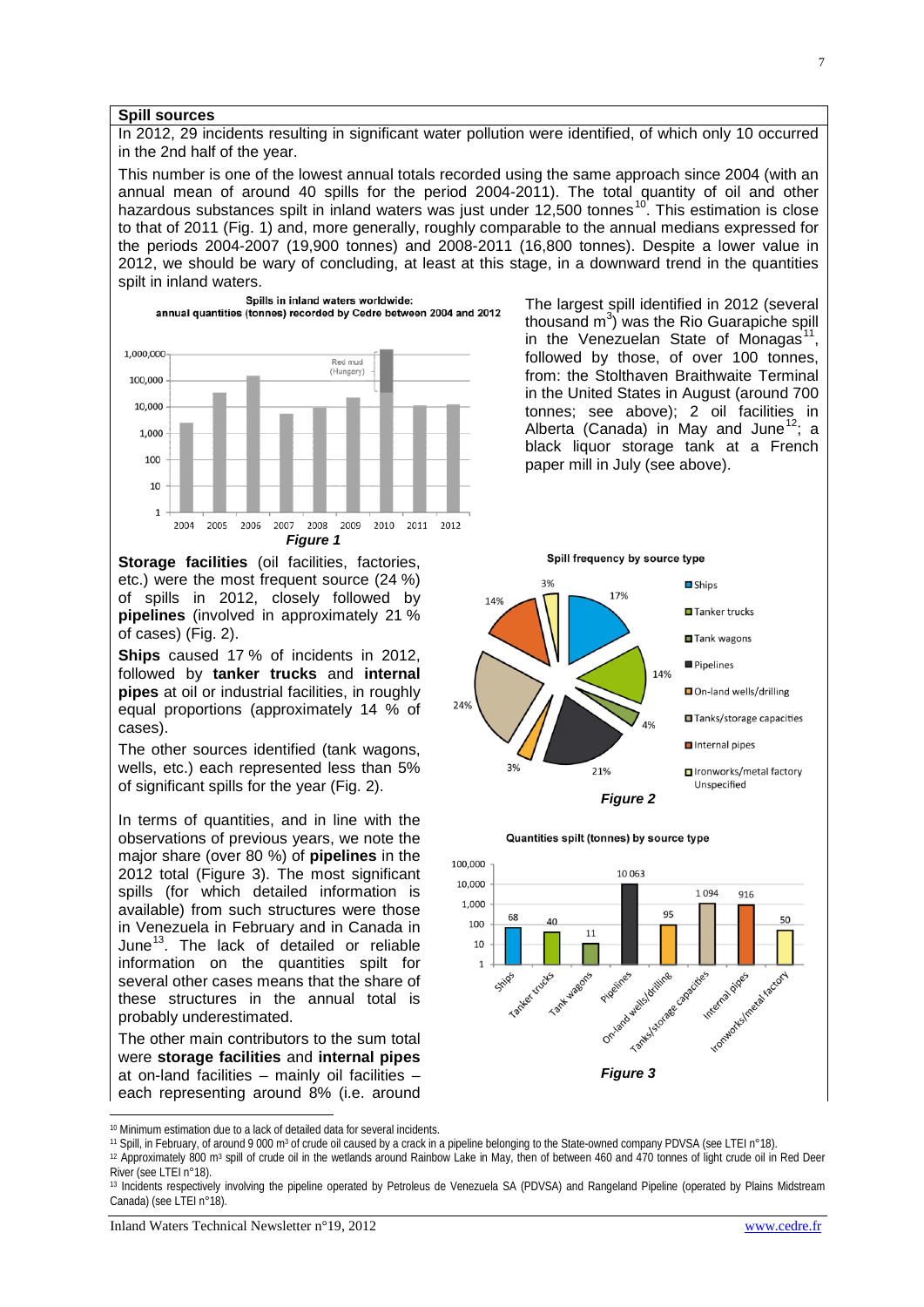1000 tonnes; see Fig. 3).

The other structures involved each represented less than 1% of the total quantity spilt; in 2012 once again, spills by **tanker trucks** fell into this category, as, although they were relatively frequent, they involved small quantities and therefore only represent a minor share of the total.

#### <span id="page-7-0"></span>**Types of substances spilt**

In 2012, like in previous years, the vast majority of pollutants spilt were oil (around 90 %) (Fig.4).

**Crude oils** represented the greatest quantities by far: involved in 7 incidents, the majority (over 85 %) of their contribution was due to the incident in Venezuela in February<sup>[14](#page-7-2)</sup>.

The other oil products identified only contributed to a small extent to the total quantity spilt during the year (1 % each for **white oils** and water containing **unspecified oil**, or even less for other heavy refined products).

Once again in 2012, the quantity of chemicals spilt was lower than that of oil Quantities spilt (tonnes) by type of substance



2 main categories, representing over 100 tonnes, can be mentioned with respectively 6 % and 2 % of the annual total: one of these was a spill of water containing various toxic compounds (**unspecified**) caused by the flooding of a petrochemical plant in New Orleans (Louisiana, US) following Hurricane Isaac in August 2012 while the other was a black liquor spill (**organic by-product** of the papermaking process) following the collapse of a storage tank near the Arcachon basin, France, in July (see above).

#### <span id="page-7-1"></span>**Causes**

First we note that the cause – or event – responsible for the spill was not indicated or unknown in our information sources in nearly a third of the cases recorded in 2012 (Fig. 5), jeopardising the accuracy of the following analysis.

When the cause was specified, the distribution of the frequency of causes suggests the prevalence, in 2012, of leaks due to faulty equipment (**wear, cracks, corrosion**) (around 25 %), mainly internal pipes and storage capacities.

**Road accidents**, involving tanker trucks, caused around 15 % of spills in inland<br>waters. Weather conditions. ship conditions. ship **collisions** (for unspecified reasons) and **acts of vandalism/sabotage** represented 7 % of all incidents.

Spill frequency by cause



With the exception of **explosions/fires**, the frequency of other causes identified was less than 4 % (Fig. 3).

<span id="page-7-2"></span><sup>1</sup> <sup>14</sup> Rupture of a pipeline belonging to the State-owned company PDVSA, polluting the Guarapiche River (see LTEI n°18).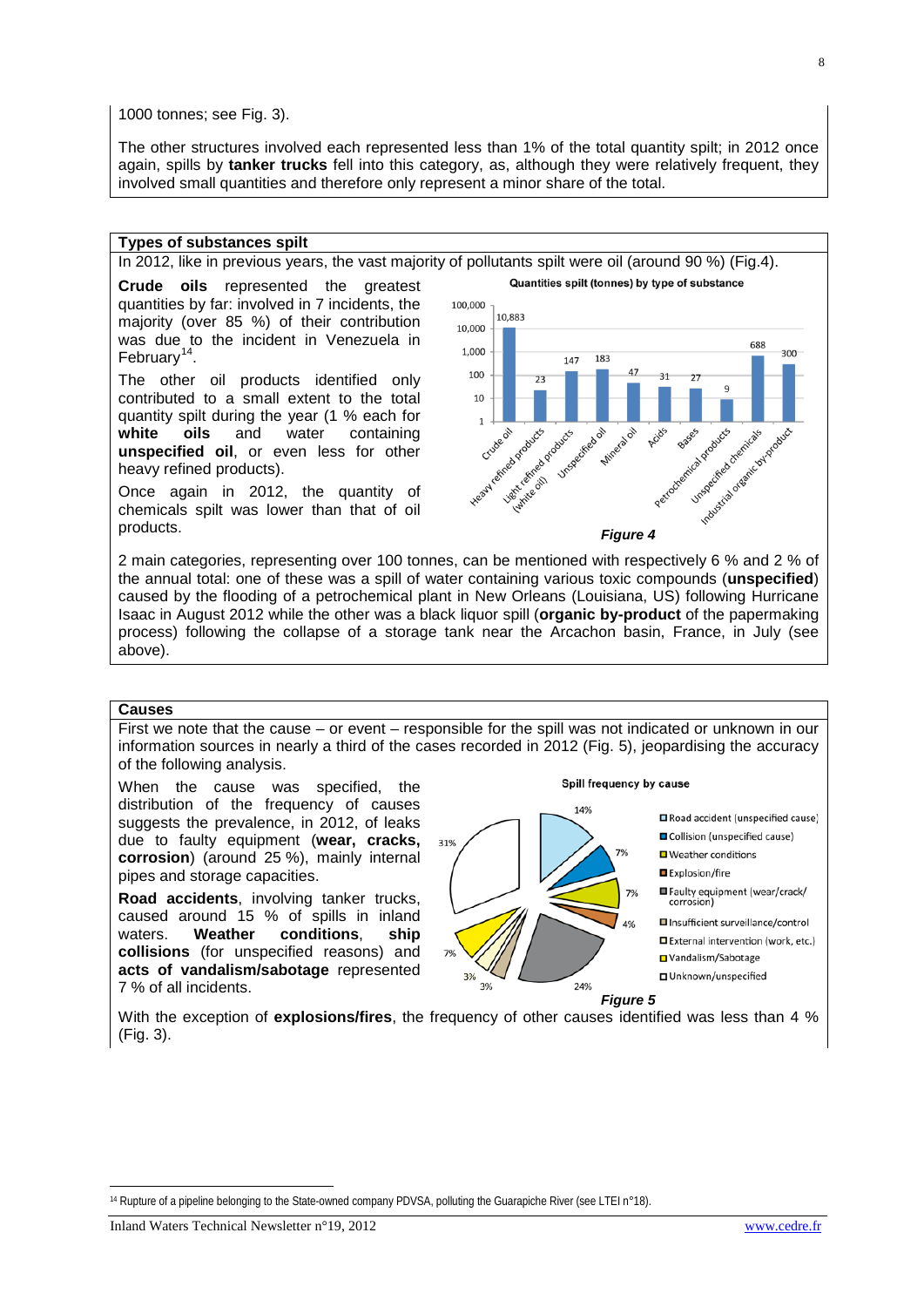In terms of the quantities spilt, **explosions/fires** were the number one cause in 2012 (57 %; Fig. 6), due to the explosion having caused the rupture of a pipeline and the pollution of the Rio Guarapiche with thousands of tonnes of crude oil (Venezuela; see LTEI n°18).

**Weather conditions**, although the cause of relatively few cases, were the  $2^{nd}$  cause<br>identified in terms of quantity quantity (approximately 6 % of the annual total), followed by **faulty equipment**  $(4\%) - a$ more frequently reported cause (see



The respective contributions of other types of causes, when the volumes were indicated, do not exceed 1 % of the annual total. This observation suggests here the low volume of spills caused by the most frequent types of incident (see Fig.), i.e. those caused by road transport (**road accidents** involving tanker trucks) or river transport (ship **collisions**).

#### <span id="page-8-0"></span>**• Response equipment**

#### *Remote sensing*

## <span id="page-8-1"></span>**Remote sensing by compact sensor unit**

**OceanEye** is a remote sensing system for detecting floating oil by both day and night, in the form of a small helium-inflated balloon, developed by the Norwegian firm Maritime Robotics AS, which provides a relatively high observation point (maximum altitude of 140 m).

It has a payload capacity of 3 kg, partly reserved for its cameras: high definition video and uncooled infrared<sup>[15](#page-8-2)</sup>, whose images are transferred live by radio to the vessels present on site. It has a range of around 7 km (4 nautical miles) at 120 m altitude. *Imagery (visible and IR) acquired by OceanEye* 



*(Screenshot/Source: NOFO)*

OceanEye, developed through a research and innovation programme<sup>[16](#page-8-3)</sup> funded by the Norwegian Coastal Administration and  $NOPO<sup>17</sup>$  $NOPO<sup>17</sup>$  $NOPO<sup>17</sup>$ , was tested and finalised in 2012 and 2013 during NOFO exercises at sea, during which it attracted great interest from international participants according to the Norwegian cooperative, with results ranking it as a "good operational tool" in conditions of low visibility (fog, dark, etc.). The device was first marketed in the 2nd half of  $2013^{18}$ .



*Maritime Robotics)* For further information: <http://www.maritimerobotics.com/products/oceaneye/>

*(Source: Elastec) Testing OceanEye offshore (Source:*  environments such as rivers, lakes, Despite initially being designed for spill response in offshore or inshore waters, this compact system with its small footprint  $(120 \times 80 \text{ cm})$  on the ground<sup>[19](#page-8-6)</sup>; 1.60 m high) does not restrict it to this sole use, meaning that it can be installed on small vessels (see right-hand photo) for deployment in shallow waters and in estuaries, etc.



*Deployment from a small boat*

<span id="page-8-2"></span><sup>15</sup> (less expensive, requiring less maintenance, and with a theoretically longer life time than cooled models)

<sup>16</sup> Oil Spill Response 2010

1

<span id="page-8-4"></span><span id="page-8-3"></span><sup>17</sup> Norwegian Clean Seas Association for Operating Companies

<sup>18</sup> distributed in America by Elastec/American Marine.

<span id="page-8-6"></span><span id="page-8-5"></span><sup>19</sup> equivalent to that of a EUR-EPAL standard pallet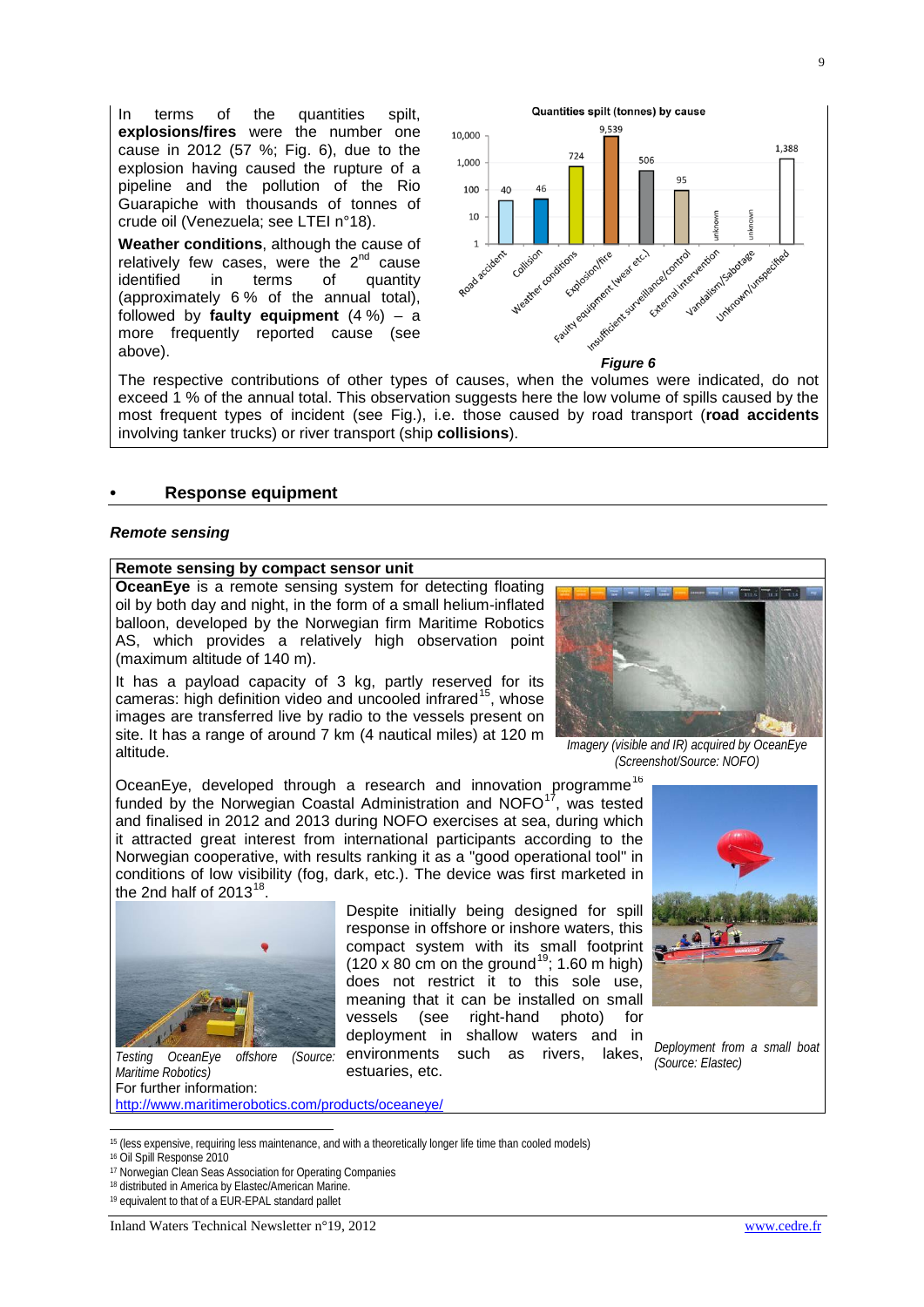#### *Containment*

## <span id="page-9-0"></span>**Floating booms with zip connections**

The French firm Eurofilet manufactures floating booms for various applications: protection against jellyfish, litter, but also spill containment.

To contain surface spills, the company offers 3 models (BS200, BS250 and BS300) of permanent booms – with buoyancy provided by expanded polystyrene cylinders – with increasing dimensions. Sold in 20 m sections, they have a freeboard of 20, 25 and 30 cm and skirt lengths of 50, 70 and 80 cm. A sheath 20 cm in diameter runs along the bottom of the skirt for chains of suitable weight according to the required use (calm waters or strong currents) to be inserted.

One of the originalities of the models produced by this manufacturer resides in the boom section connection system, which uses industrial marine zippers, claimed to withstand tensile loads of 4 to 8 tonnes per metre. The sought advantage is to be able to deploy the boom without any tools, while ensuring an efficient oil-tight seal.

Other models (BS250S and BS300S) also exist which, with the addition of submerged curtains, are designed to contain (up to a depth of 12 m according to models) sediment and matter in suspension – for use in the case of maritime operations (e.g. port development work, etc.).



*Close-up of the S140 connection system (Industrial Marine Zipper) (Source: [www.eurofilet.fr/\)](http://www.eurofilet.fr/)*

For further information: <http://www.eurofilet.fr/>

#### *Recovery*

#### <span id="page-9-1"></span>**Grooved oleophilic disc skimmer**

Following the Macondo well blow-out in the Gulf of Mexico in spring 2010 (see LTML 29-30), the private foundation X Prize, with support from Shell, launched a competition known as the Wendy Schmidt Oil Spill Cleanup X Challenge, the aim being to promote the emergence of more efficient offshore recovery equipment than that used in response to this spill, considered disappointing.

The challenge given to the manufacturers taking part in this competition was to develop equipment meeting minimum performance requirements in terms of rate  $(10 \text{ m}^3/\text{min})$  and selectivity (water content not exceeding 30 % in the recovered liquid). The performance of the resulting equipment was measured in controlled conditions during trials run at Ohmsett<sup>[20](#page-9-2)</sup>.

First prize was awarded (in late 2011) to a new model of oleophilic skimmer, manufactured by Elastec/American Marine, with an average measured recovery rate of 18 m<sup>3</sup>/min and an average selectivity of approximately 90 %. The commercially released model, baptised X 150, was launched in spring 2012 (unveiled at Interspill in London in March) and was also tested at Ohmsett in May.

Based on a similar principal to that applied by the brand to its groove drum skimmer (see LTML 2006-2), this is a modified version of a disc skimmer in which each of the faces features grooves, increasing the contact surface between the oelophilic coating and the oil. *Close-up of the grooved surface of the Elastec X150* 



*skimmer's oleophilic discs (Source: Cedre)*

-

<span id="page-9-2"></span><sup>20</sup> Oil and Hazardous Materials Simulated Environmental Test Tank, located in Leonardo, New Jersey (USA). Ohmsett is maintained and operated by the Bureau of Safety and Environmental Enforcement (BSEE), an agency under the United States Department of the Interior.